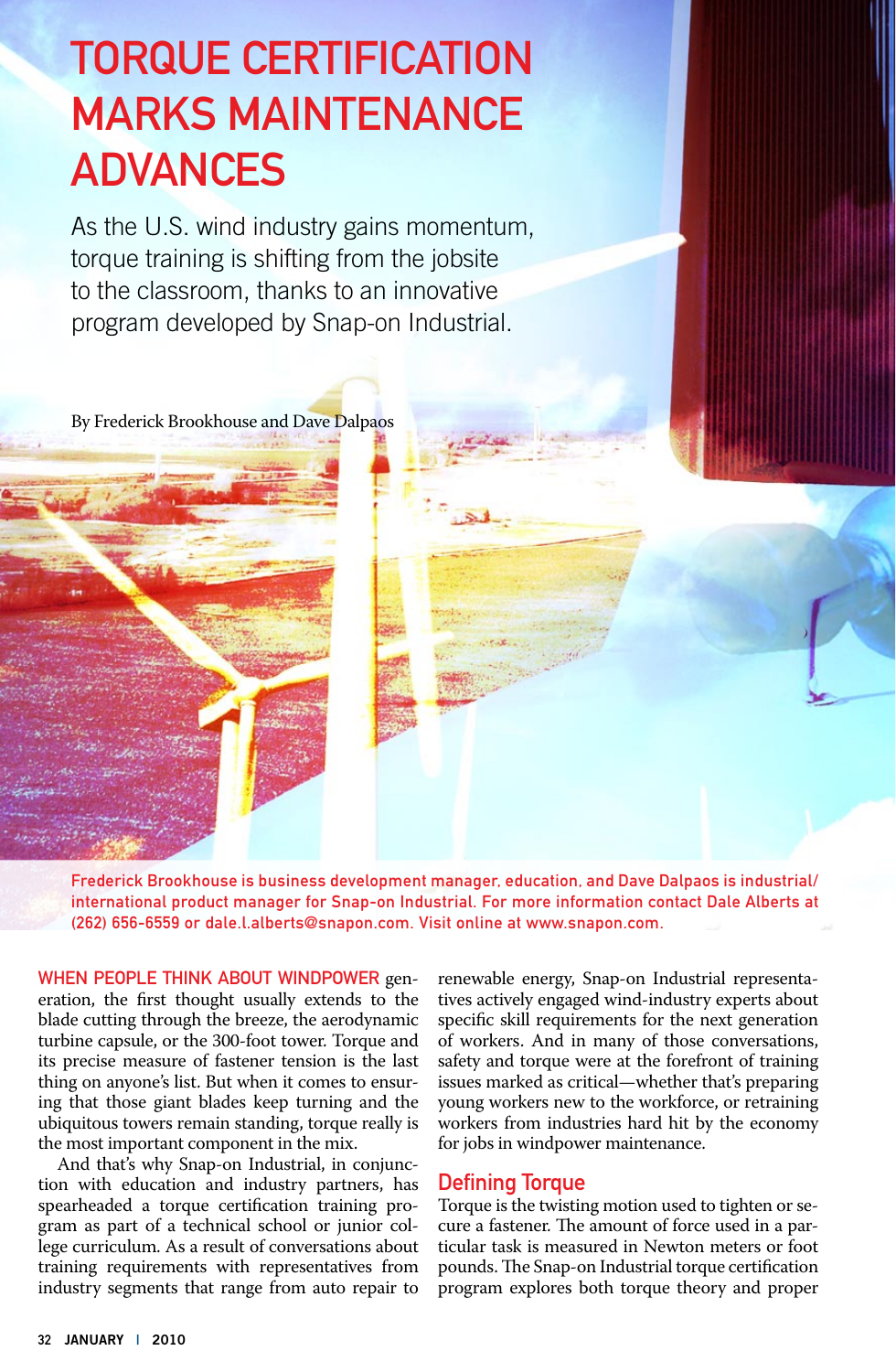

use and application of equipment. Testing for the certification focuses on equipment use.

The understanding and proper application of torque is a mission-critical element of a viable and sustainable windpower industry in the United States. Industry leaders know that strong training programs are necessary to meet the burgeoning demand for manpower. Government and industry estimates put the manpower requirement for professional windpower technicians at more than 180,000 by 2030, when windpower is expected to provide 20 percent of the United States' electric power (statistics from the U.S. Department of Energy study, 20% Wind Energy by 2030, May 2008). Currently, there are about 30,000 windpower technicians working in the U.S.



Fig. 1: Worker operating ratchet device.

The curriculum is straightforward and understood by all those who work in industrial settings or industries such as wind. It's a step-by-step program outlining what a bolt is, how threads impact the strength of the attachment, which materials work together, and which ones don't.

The examples are simple: When you take a gradeeight bolt and put a grade-five nut on it, you can no longer torque the bolt to the same torque levels as when you use a grade-eight nut. There is a difference in heat treatment, and a difference in strength between the fastener grades. Training explains the differences between various fasteners and shows participants how to determine fastener grades.

And there are different kinds of torque equipment, as well, including mechanical torque, electronic torque, and what's referenced as high torque; a pump that uses hydraulic fluid and air to accomplish the torque value required. For one-inch bolts and larger fasteners, that's 5,000 psi and up.

The aim of the training program is to ensure that the worker knows that when he's putting a flange together there's a sequence for the bolts, there's recognition about the type of bolt used, and there's a specific torque value for that bolt. These workers need to know the proper torque sequence and how to apply the same amount of pressure on each fastener so that a strong attachment of the flange is achieved. Using the correct procedure for flange attachment, the piece is torqued two or three times before it gets to maximum torque. It's not like a car, where the technician may torque a bolt on a wheel to maximum value only once. In an industrial setting or in the wind industry, tolerances are such that a given piece may require torquing up to five times for a single bolt. Workers need to know that if you don't follow this process, you could create a gap on one side of the flange or another that allows a leak or oxidation.

Torque certification is built around certifying that workers understand the technique of torque and the consequences of improper torque application. For example, they need to know when and when not to put oil on bolts or to use of a seizing material when working on a gasket. In applications that require a gasket, it may be necessary to pre-torque the bolt be-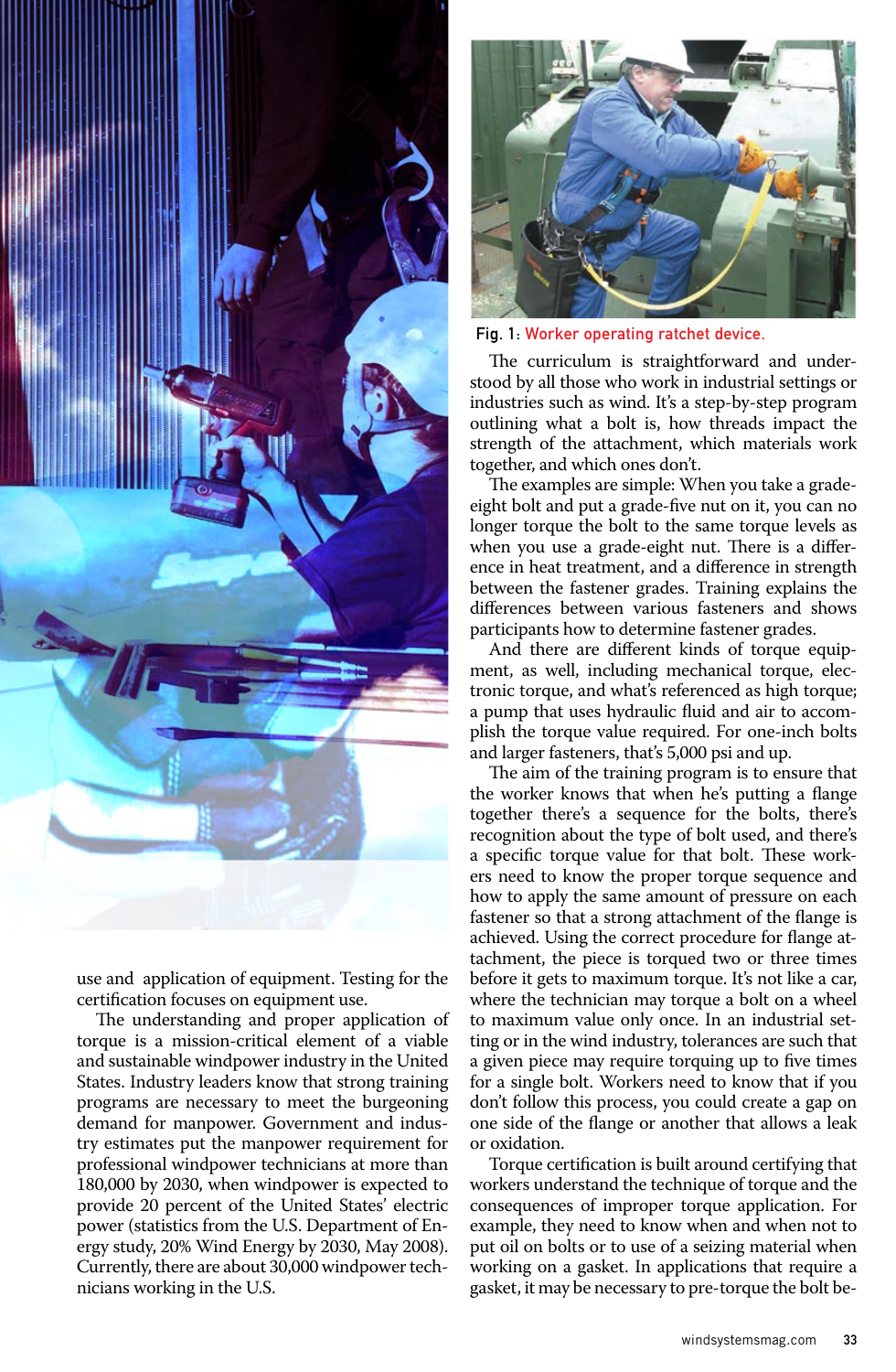

Fig. 2: Snap-on tools complement jobsite operations.

fore a liquid additive is applied and final torque application is made.

Many times auto technicians diagnose component problems; they may have to remove the part and replace it. It's critical to apply manufacturers torque specifications to help ensure that the vehicle doesn't return with the same problem because of an incorrect torque value. Professionals in the windpower industry, and other industrial segments, learn on the job and may not have been taught properly from the start. It's the job of technical education professionals working with industry leaders to show them the right way to torque a fastener.

#### Taking Shape

Working with partner schools that already have training programs for automotive technicians, Snap-on representatives talked about torque certification courses tied to the expressed needs of other industries, particularly the wind industry. This group of colleges provided technical instruction expertise and facilities, while Snapon Industrial and its partners brought comprehensive theory, realworld application knowledge, technical experts, and equipment to the table. The result is a melding of academic culture, field knowledge, and world-class technologies focused on best-practices for fastener use.

The group even looked outside the U.S. for guidance. In the province of Alberta, Canada, Lethbridge College is working with European partners to expand upon its popular and growing wind technician training program. Instructors there have stated that there are three core maintenance requirements in the turbine and on the tower that they preach: lubrication, cleaning, and torque. That's it.

Finally, there are monetary interests in all of this training. States have both a social and an economic incentive to support these training programs, which will retrain displaced workers and attract new investment to the state. To ensure that a healthy environment for re-